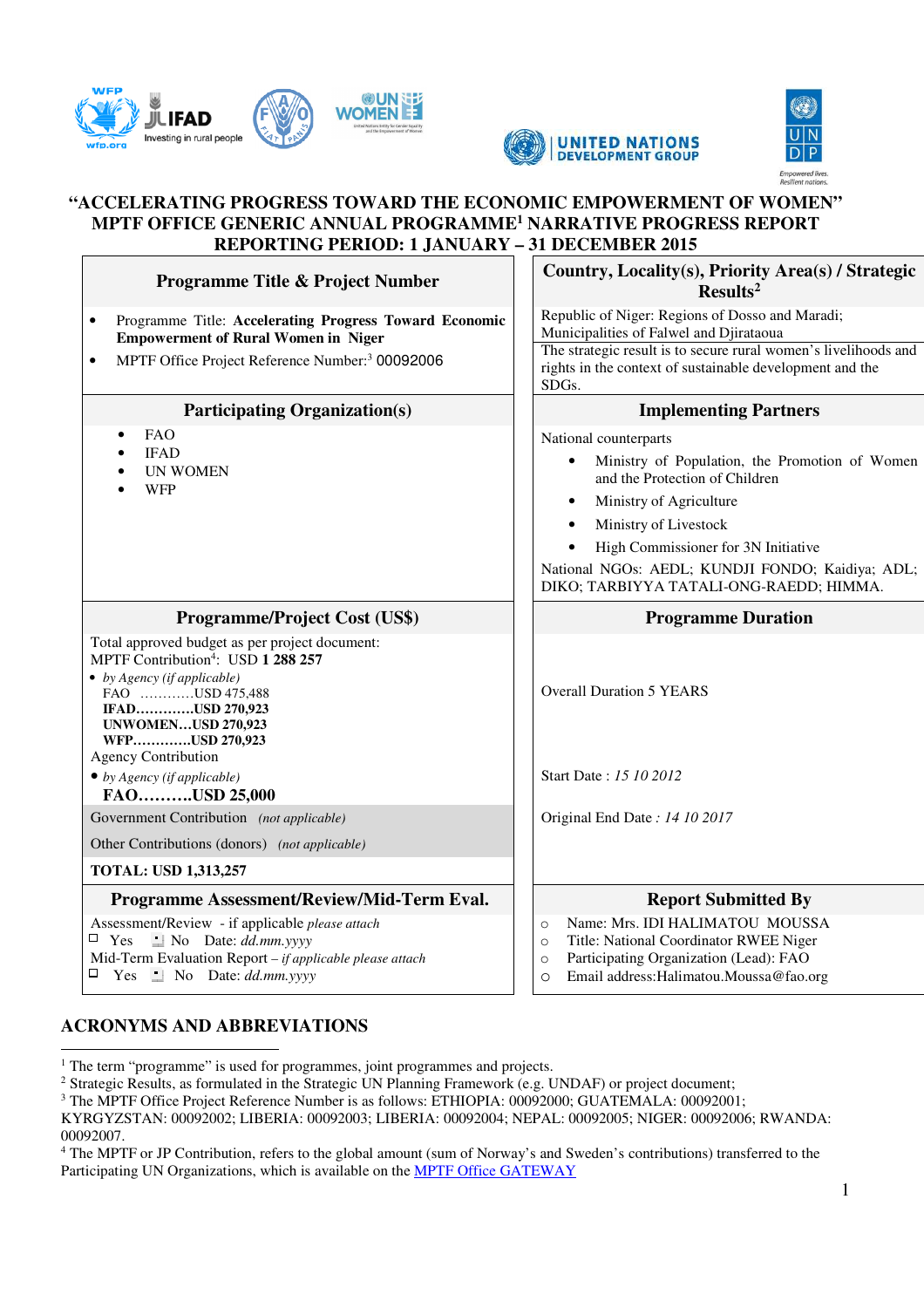**AEDL**: Action Educative pour le Développement Local (NGO) **ADL:** Appui au Développement Local (Local NGO) **APO**: Agricultural Producer Organization FAO: Food and Agriculture Organization of the United Nations **FFS:** Farmer Field School **IFAD:** International Fund for Agricultural Development **PO**: Producer Organization **TARBIYYA TATALI-ONG-RAEDD: R**AEDD (réseau d'actions éducatives pour un développement durable)- Local NGO **UNDAF**: United Nations Development Assistance Framework **UN WOMEN:** United Nations Entity for Gender Equality and the Empowerment of Women

**WFP**: World Food Program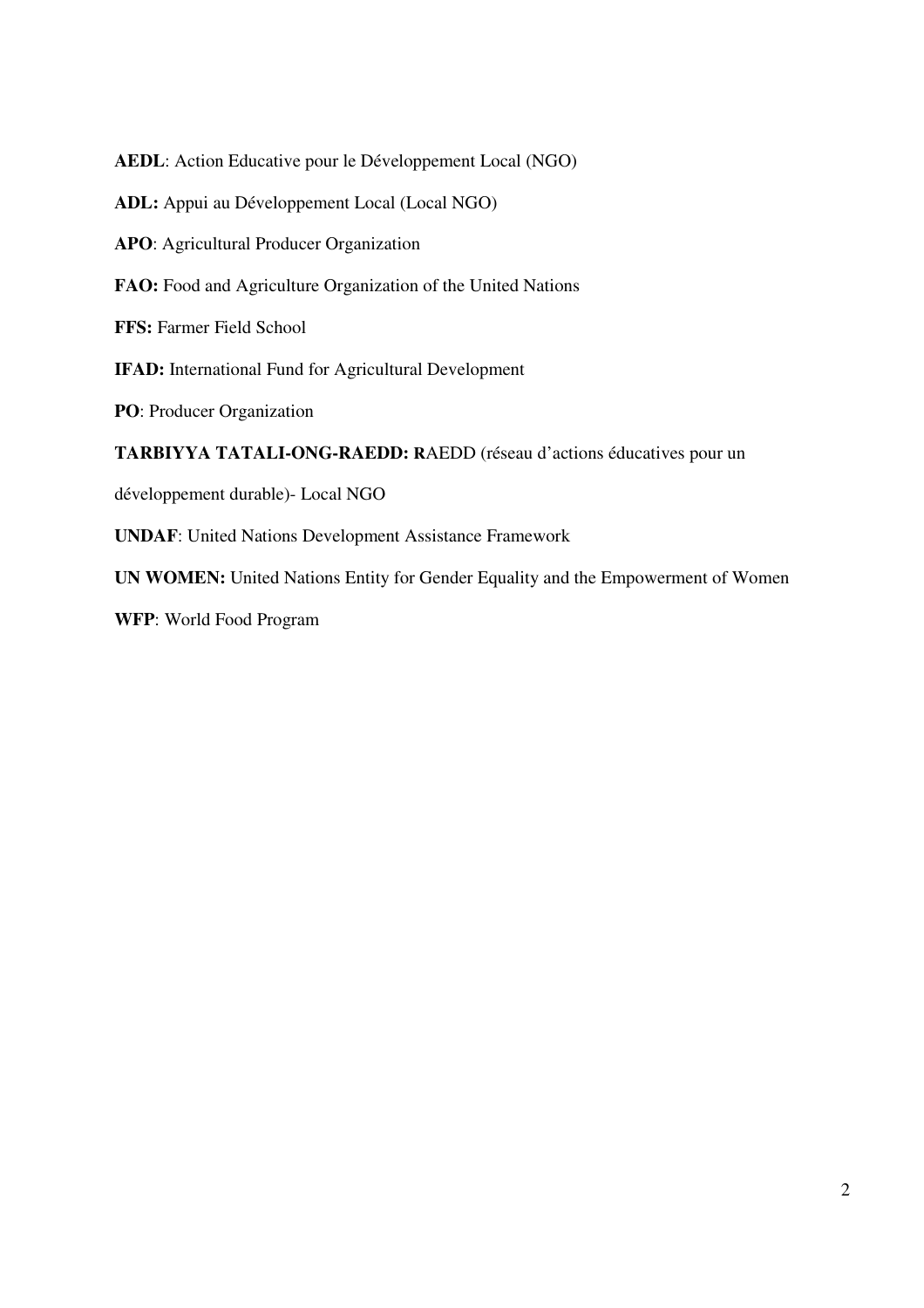#### **EXECUTIVE SUMMARY** *In ¼ to ½ a page, summarise the most important achievements of Programme during the reporting period and key elements from your detailed report below. Highlight in the summary, the elements of the main report that you consider to be the most critical to be included in the MPTF Office Consolidated Annual Report***.**

The joint United Nations program *Rural Women Economic Empowerment* (RWEE) was signed in November 2012 by FAO, UN Women, IFAD and WFP. It aims at creating synergies arising out of the mandate, the comparative advantage and the institutional strength of each of the four agencies to support the efforts of the Government of Niger to promote the empowerment of women and food and nutrition security.

During the course of 2015, a number of activities were carried out at both organizational and operational level.

# **At the organizational level the** following was achieved:

Finalization of the recruitment process for a (national Coordinator at the end of February 2015; review of the logical framework and finalization of annual planning for 2015; organization of two meetings with national agency's officials to find solutions to issues with project implementation ; organization of a lessons-learned workshop as part of the programme's pilot phase, coupled with the annual review for 2015, and the holding of the annual meeting of the Steering Committee to validate the annual review and planning for 2016-2017. In addition, several meetings of the Technical Committee made it possible to plan and discuss synergies and to jointly monitor the implementation of activities.

**At the operational level:** Launched in April 2015, in five villages located in the rural municipality of Falwel (region of Dosso), the field activities of the joint program were expanded in October to reach five more villages (Danja, Doullou II, El Kokia, Namaroua, Tajaé Peulh) in the rural municipality of Djirataoua (region of Maradi). Joint field missions were organized to inform the administrative and traditional authorities about the joint program and to obtain their support, as well as to monitor implementation. . The main achievements included the following:

- Creation of sixty (60) Dimitra Clubs (6 in each village) in the 10 villages of the 2 municipalities and training of their women, men and youth members
- Social mobilisation and sensitization sessions of all Dimitra Clubs members on Dimitra principles (gender equality, participatory communication, dialogue, collective action, etc.;) as well as on the RWEE subjects and related activities to be implemented at community level
- Implementation of a process to develop village action plans as part of Farmer Field Schools in 5 villages in the municipality of Falwel;
- Two training sessions on gender and equity sensitive organizational analysis for producer organizations (PO) of the 5villages of Falwel municipality
- A training session on governance and equity;
- The identification of existing POs in the municipality of Djirataoua;
- Carrying out feasibility studies before installing labor saving machines(grinding mills and dehusking machines for beneficiaries of 3 villages of Falwel municipality and 4 villages of Jirataoua municipality
- Carrying out the preparatory work for the purchase and the installation of three multi-purpose machines in tree villages of Falwel municipality
- Carrying out the preparatory work for the purchase 7 multi-purpose machines in 4 villages of Jirataoua municipality
- Sensitization of 1,000 men and women on their roles as well as training women on managing the machines and building 10 houses to protect the machines;
- Initiating the process for the local purchase of food products from small-scale farmers;
- The launch of a survey on the nutritional knowledge, attitudes and practices and Household Dietary Diversity Score through Dimitra Clubs in the municipality of Falwel;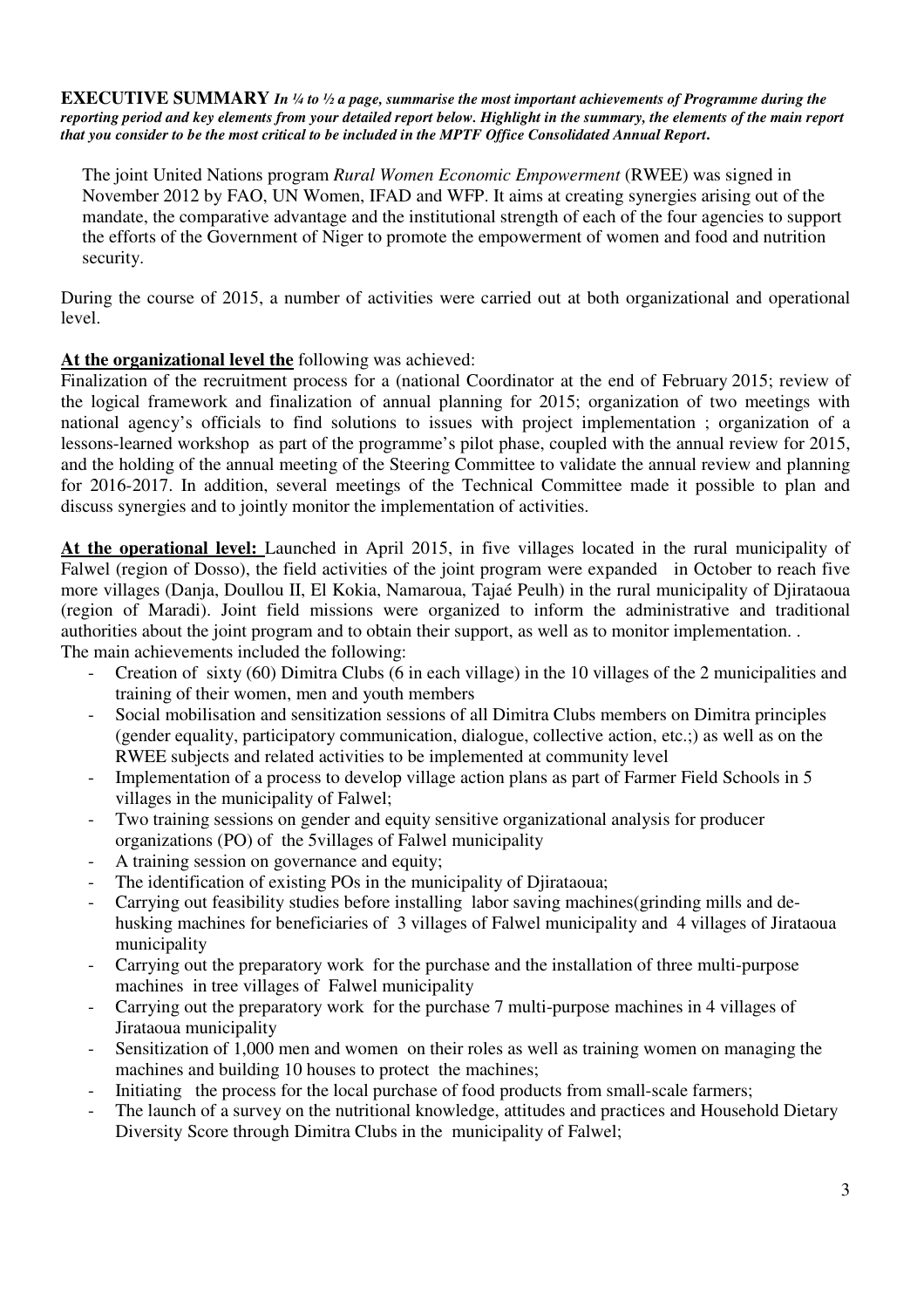- Monitoring two training sessions on nutrition for 55 Dimitra Club's facilitators and community leaders.

#### **I. Purpose**

• Provide the main objectives and expected outcomes of the programme in relation to the appropriate **Strategic UN Planning Framework (e.g. UNDAF) and project document (if applicable) or Annual Work Plan (AWP)**.

The joint program *Rural Women Economic Empowerment* (RWEE) aims to improve rural women's livelihoods and rights in a sustainable manner, bearing in mind the post-MDG objectives. Four key results have been identified:

Result 1: Improving food and nutrition security for rural women Result 2: Increasing incomes for rural women to enable them to meet their needs Result 3: Strengthening rural women's leadership and their participation in rural institutions and in the development of laws, policies and programmes Result 4: Creating an enabling policy environment for a gender sensitive approach to the economic empowerment of rural women

The joint program is a contribution by the United Nations system to the development objectives of the Government of Niger. It is perfectly aligned with the following policies and strategies: (i) sub-programmes 2 and 3 of the 10-year National Gender Policy plan 2009-2018; (ii) the *communes de convergence (coming together in local municipalities)* approach of the 3N Initiative (Nigeriens feed Nigeriens). The program is also aligned with three cross-cutting themes for UNDAF Niger 2014-2018: (i) attaining human rights by supporting the application of international conventions and exercising rights and the principles of rights by both rights holders and those who must ensure their enforcement; ii) promotion of equality and equity between men and women, through the exercise of their rights; iii) promotion of environmental sustainability through social mobilization; communication for behavior change; development of adaptation strategies.

# **II. Results**

-

# **i) Narrative reporting on results:**

In Niger, the program targets 25,200 beneficiaries of whom two-thirds are women and girls (16800 women and 8400 men). Activities in the field started in April 2015. The results obtained are described according to performance indicators, classified according to the desired outcome.

# **Outcome1<sup>5</sup> : Rural women have improved food and nutrition security**

**Output 1.1***:* Rural women have better access to resources, assets and services that are critical to their food and nutrition security.

# **Indicator: 1.1. Percentage of women farmers who have increased their production**

The program target for 2017 is for 50 percent of women farmers in the intervention area to increase their agricultural production. During this trial year, inputs (improved seeds and fertilizer) were distributed to 500 beneficiaries, including 218 women and 282 men, in the form of 10kg of cowpea seeds and 23.5kg of fertilizer for each beneficiary. The municipality of Falwel was targeted and in the five (5) villages, a total of 995 households, including 113 headed by women, was involved. Of these households, 736 represent the most vulnerable, accounting for about 74 percent. The 500 program beneficiaries belong to this category.

<sup>5</sup> Note: Outcomes, outputs, indicators and targets should be **as outlined in the Project Document** so that you report on your **actual achievements against planned targets**. Add rows as required for Outcome 2, 3 etc.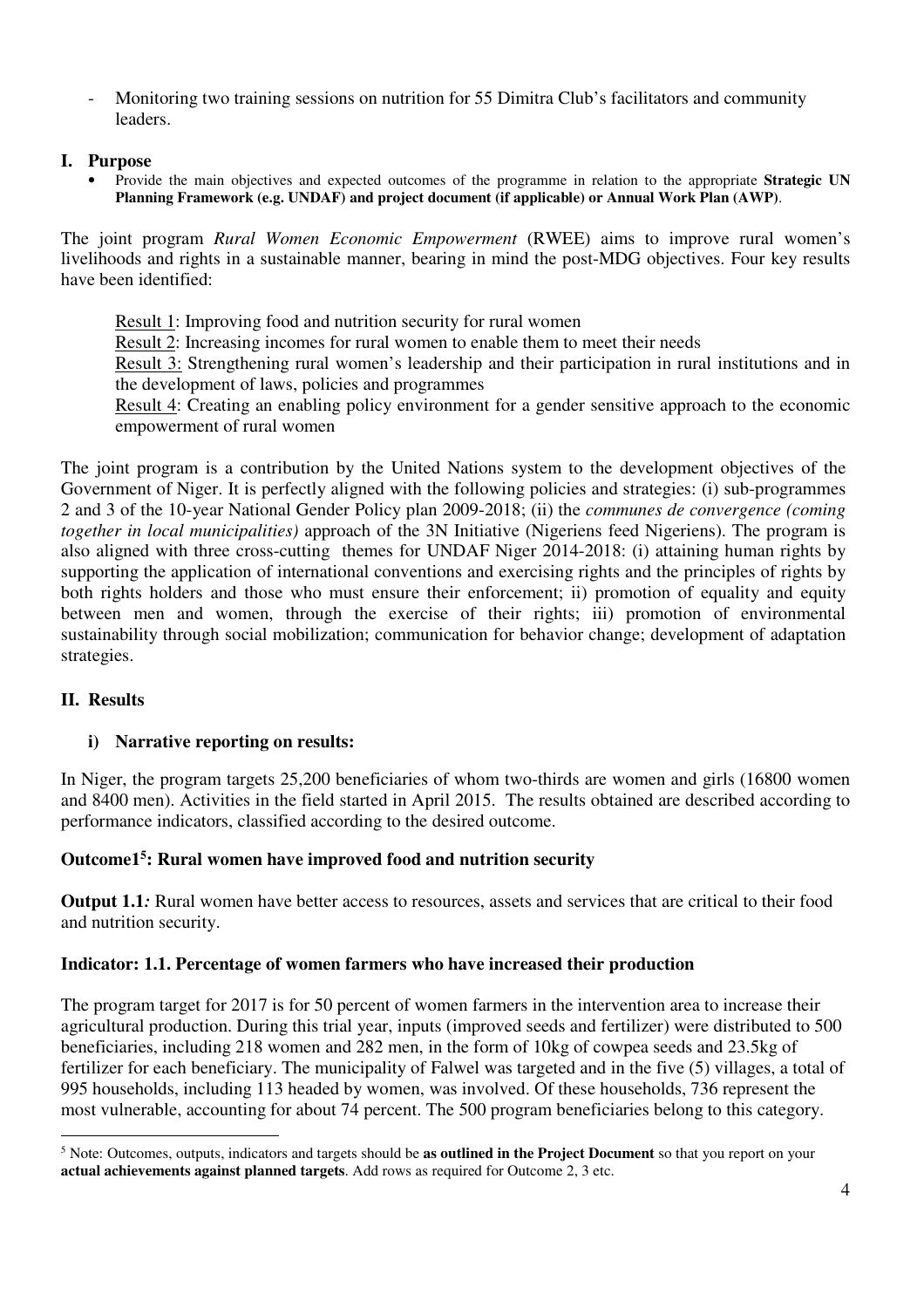Support was provided to about 68 percent of extremely vulnerable households in these villages. The femaleheaded households are mainly run by widows. The challenge remains the distribution of inputs in a timely manner (at the right time): Not too early to not be consumed during the food scarcity period and not too late as in this year.

# **Output1.2. Rural women have greater capacity to enhance and control local food security reserves and their production**

#### *Indicator2.2.3 Tangible evidence of alleviation of the workload of rural women*

As part of efforts to alleviate the workload of rural women, a process that involved the selection of implementing partners; carrying out feasibility studies of installing labor saving machines(grinding mills and de-husking machines for 7 beneficiary villages; the sensitization of over 1,000 men and women; the training and establishment of management committees(mainly women); construction of 10 houses and the ground work for the procurement of ten 10 multi-purpose labor saving machines were carried out in the ten villages targeted by the program. Three of multi-purpose labour saving machines were installed in 2015 in three villages of Falwel Municipality ( Deytagui Yamba; Falwel; Tégueze Koira) and are contributing to the alleviation of the workload of 1200 rural women, increase gains in time (invested in improved child care and other income generating activities) and increasing solidarity amongst women in Program targeted villages

Installation of the remaining platforms, together with management support, will take place in 2016 in conjunction with training in functional literacy requested by the women.

#### **Outcome2: Rural women have increased their incomes and achieved livelihood security.**

**Output** 2.1: Rural women have improved their entrepreneurial skills and value chains to access markets for their products.

- *Indicator2.1.1 Number of women's or mixed POs (with women in decision-making positions) participating in Purchase for Progress (P4P) programmes implemented by WFP* 

Local purchases are planned to start in January 2016. As part of the preparations, the following activities were carried out, amongst others:

- A meeting was held to exchange views on the use of *Vouchers* for purchases from small-scale producers issued to WFP-supported schools in the municipality of Falwel.
- Development of an operational plan for the use of *Vouchers* in school canteens, together with producer organizations.

A total of 1692 women from 14 groups in the municipality of Falwel are taking part in the WFP local purchasing initiative.

• **Outcome3: Rural women have strengthened their leadership and participation in their communities and rural institutions, as well as in the development of laws, policies and programmes** 

*Output 3.2: Rural women have increased organizational capacities to train, maintain and participate in producer organizations, cooperatives and unions.*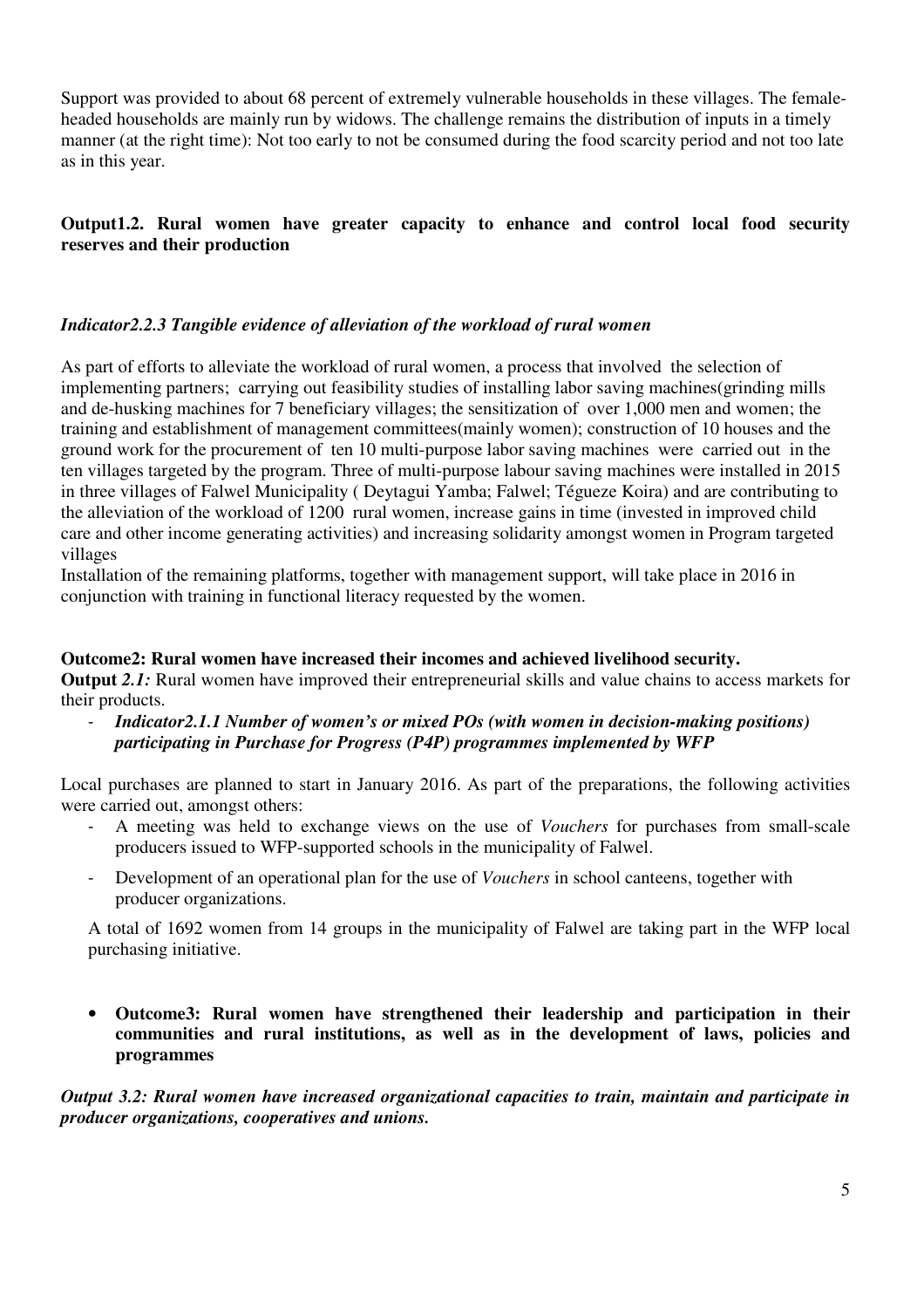#### - *Indicator 3.2.1. Number of rural women in POs who have received training in gender, good governance and effectiveness of POs.*

The two training sessions on gender and equity sensitive organizational analysis for producer organizations conducted for 16 POs in five villages (municipality of Falwel) that are members of the Madda Ben union. These sessions has concerned

- 51 managers (40 men and 11 women) of 16 POs of 5 villages of the municipality of Falwel. The OP have been selected on the basis of their belonging to the village of intervention and their accession to the Madda Ben union

Capacity building/strengthening was also provided to the facilitators of the Union and to technical staff of the municipality as well as to the agricultural services sector on organizational analysis, good governance and gender equity and equality in agricultural producer organizations. In addition, these training initiatives enabled staff at the Madda Ben union in Falwel and its member organizations to scale out the training to grassroots organizations; 40 men and 11 women received training.

Another training session on "gender, equity and governance" which is different of "organizational analysis" enabled facilitators from Dimitra Clubs, Farmer Field Schools and the Madda Ben union, as well as representatives of the municipality of Falwel, to improve their knowledge of and acquire skills in good governance and gender equity and equality in APOs. The session also enabled them to fulfil their roles as facilitators of producer organizations more effectively and to carry out monitoring and control of APO activities in the municipality. A total of 16 men and 8 women took part in this training initiative.

In the 2 municipalities of Falwel and Djirataoua, 80 women and girls received training in participatory communication, good governance, equity and gender.

In order to have tools in national languages for gender and equity sensitive organizational analysis for producer organizations, which can be used by a large number of PO members and other actors, the modules on "Equity sensitive organizational analysis' has been translated into Hausa and Djerma.

The main challenge remains participation, in terms of numbers, of women in the formal POs and above all, their taking on roles in PO decision-making bodies. Women's participation will increase through the participation of women members of the POs to the training initiatives organized in the framework of the JP, and by training Dimitra Club facilitators for the replication of training within these clubs.

# *Indicator.3.3. Percentage of POs headed by women*

A baseline scenario for this indicator has been established in the municipality of Djirataoua: 40 POs, of which 28 are women's POs, have been identified; 70 percent of these 40 POs are headed by women. Of the 1 207 members of the 40 POs, 499 are members of Dimitra Clubs, namely 55.5 percent of the 900 members of the 30 Clubs set up in the program's five target villages. To generate broad membership and/or stimulate the setting up of POs by Dimitra Club members, village communities have been sensitized on associative activities, particularly on the criteria for membership and procedures for setting up a new PO. Five sessions were organized and which attending 175 women and 125 men. Communities have also been sensitized on the *Acte Uniforme Relatif au Droit des Sociétés Coopératives* (OHADA) (Uniform Act relating to the Law on Cooperative Societies), the new legislation governing producer organizations in Niger.

- *Output 3.4: Rural women, including young women, are more aware of their rights in a conducive local/community environment.*
- *Indicator 3.4.1. Number of women participating in the Dimitra Club approach Indicator 3.4.2 Number of villages/communities having the ownership of the Dimitra Club approach*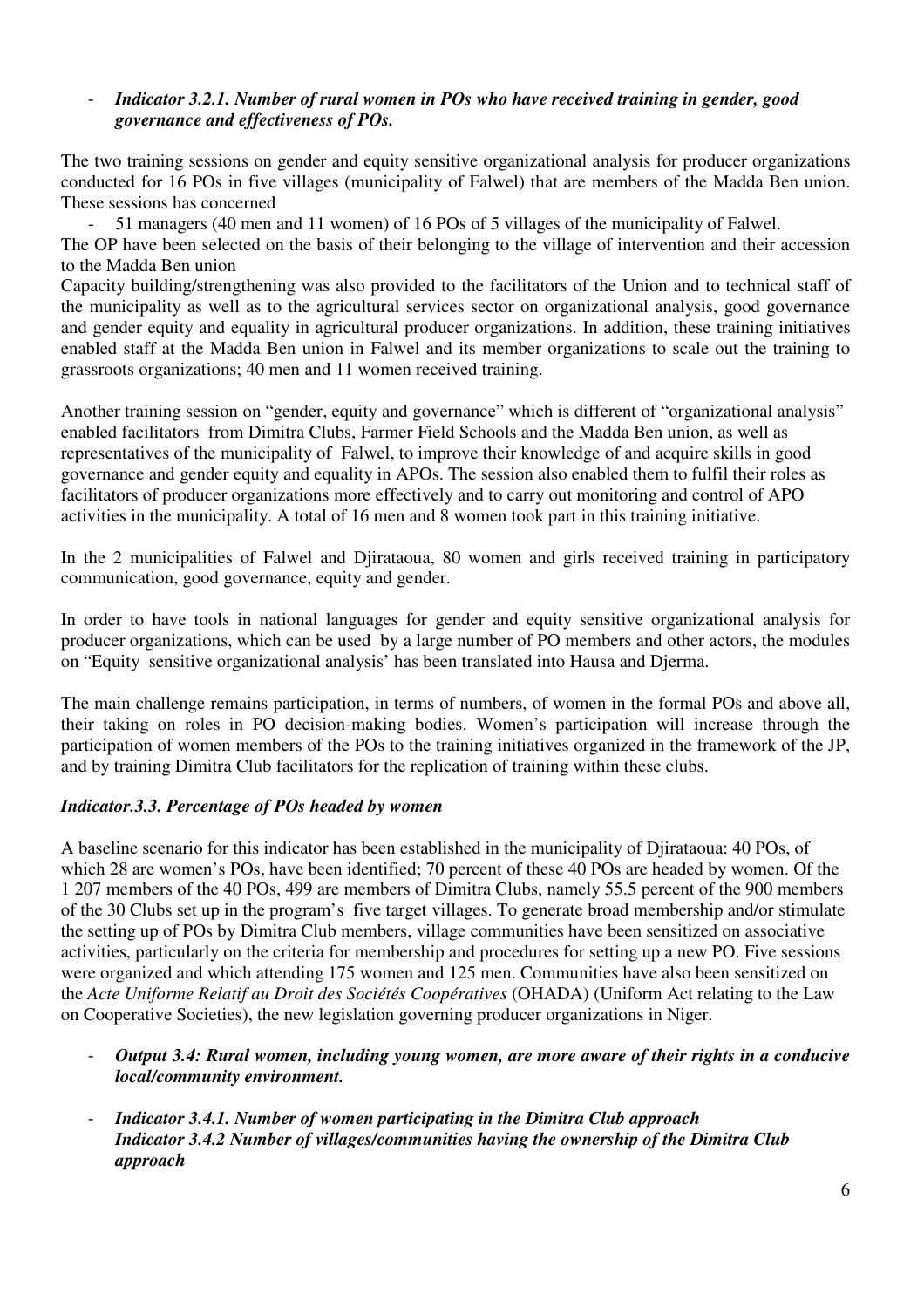In Niger, the Dimitra Clubs are the entry point for the joint RWEE program. The Joint strategy of the four organizations is to set up Dimitra Clubs and support them for at least one month before implementing other activities. In the 10 villages of the municipalities of Falwel and Djirataoua, 60 Dimitra Clubs have been launched, including 10 clubs for adult men, 30 clubs for adult women, 10 clubs for girls and 10 clubs for boys. In total, there are 1 800 members, of whom 900 are women, 300 are men, 300 are boys and 300 are girls, all of whom have made a deliberate choice to set up these clubs. This membership symbolizes the motivation of communities to participate in joint program activities.

Each of the Dimitra Clubs has drawn up a calendar of weekly meetings, depending on availability. These gatherings have enabled clubs to identify themes, commonly known as "village granaries". In the first instance, this process involves each club examining its situation from its own perspective, and that of the village, to address undesirable situations, the need for change, collective action that is needed, for which the club feels that the community has a chance, through its own efforts, of finding a solution, or bringing about an improvement or anticipated change. Each of the ten villages has a village plan being implemented with its own means and relying on its own resources.

Community radio stations have been involved since the launch of activities, particularly through the participation of one of their female hosts, in training sessions for facilitators and leaders. Training for these clubs will continue until at least well into 2016.

Indicator 3.1.1 Number of rural women who have received training in participatory communication and women's leadership

The training sessions have benefited 120 leaders of Dimitra Clubs, of whom 80 were women and girls and 40 were boys and men. The objective of participatory communication is to propose simulation exercises to participants based on real situations in the villages. In doing so, they revealed the essential parameters – in a village, in a meeting for discussion and decision-making – that will facilitate listening (access to information) and speaking out in the case of each man and woman: coherent thought, concise analysis and expression of ideas*.*

**Describe any delays in implementation, challenges, lessons learned & best practices:** If there were delays, explain the nature of the constraints and challenges, actions taken to mitigate future delays and lessons learned in the process. Provide an updated risk analysis (have any of the risks identified during the project design materialized or changed? Are there any new risks?). Were there any programmatic revisions undertaken during the reporting period? Please also include experiences of failure, which often are the richest source of lessons learned

#### **Main delays in implementation**

- The baseline study was initially scheduled for May 2015. However, the process of recruiting a service provider, as well as the identification of the analysis tools to be used took longer than expected. The study is expected to begin in January 2016.
- The installation of multifunctional platforms, initially planned for June 2015, was also delayed until the end of that year. The process of recruiting a service provider proved difficult to complete, due to the fact that UN Women has only one focal point in Niger and that this person is not entitled to do any procurement. All the process had to go through the UNDP office, thereby causing some delay.

The delays are linked to two types of difficulties:

- 1. Difficulties for some agencies to have information on the availability of financial resources to start activities. The Swedish allocation has been available only between March and April 2015.
- 2. Difficulties of building synergy at startup
- Non-attendance of some focal points in the first meetings of the Technical Committee;
- Slowness of the recruitment process of implementing NGOs due to administrative burden;
- Weak culture of partnership for field activities.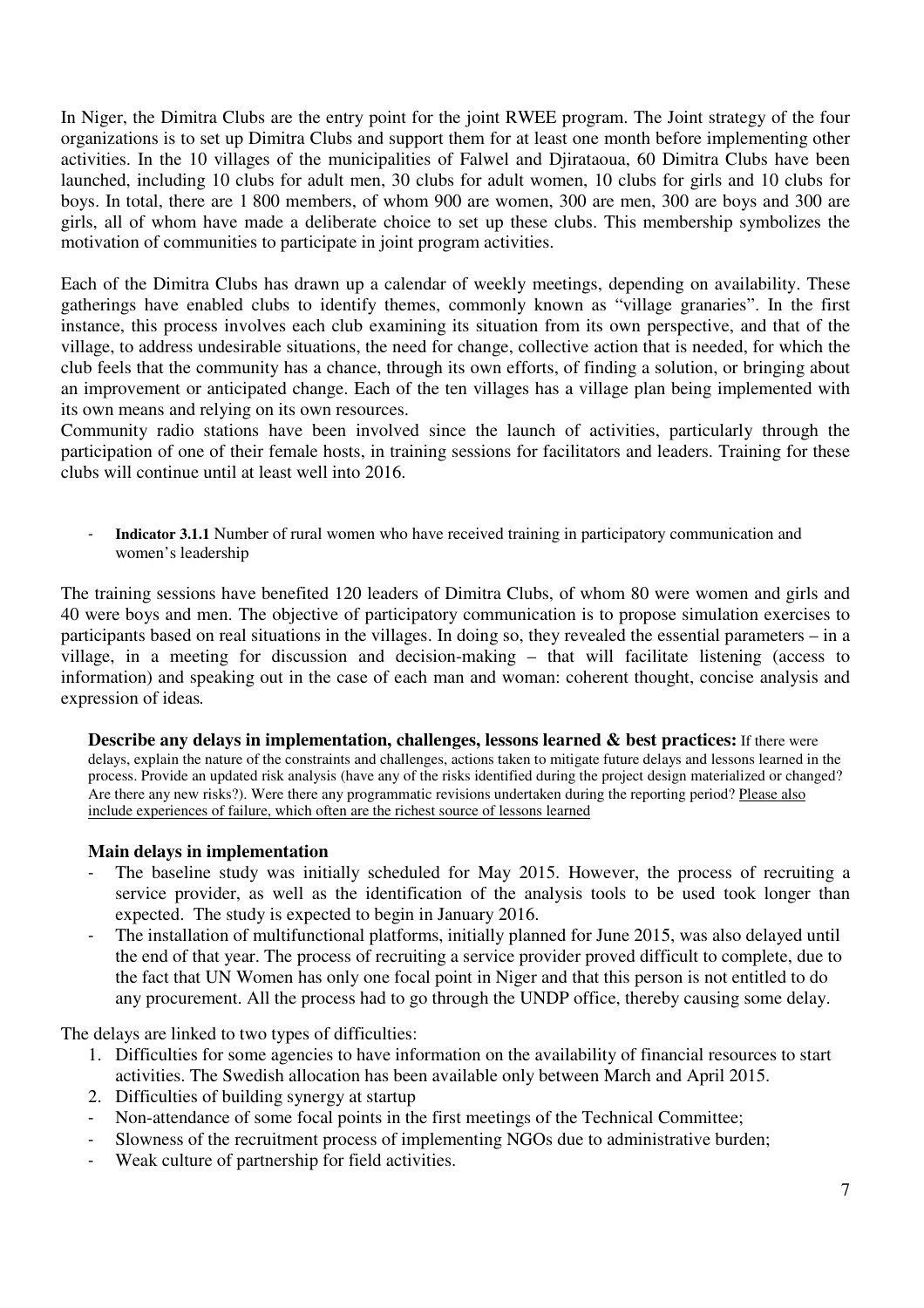Action taken: A high level meeting with the Heads of agencies of FAO and WFP has been held to tackle the burden in the implementation of the program. Since UNWOMEN and IFAD don't have any international representative in Niger the respective focal point attended that meeting too. The objectives of the meeting were to present the difficulties faced during the Program implementation and to obtain support from the senior managers. At the end of the meeting, it was decided that the agencies without a main focal point for the activity would nominate one as soon as possible. Furthermore, the work plan was revised in order to create more synergy during the implementation activities.

The main lessons to be learned for the future are:

- i. The FAO Dimitra Club approach facilitates the involvement of both sexes, young people and adults in the decision-making process at community level;
- ii. The Dimitra Club approach, as an entry point for activities of the RWEE joint program, encourages synergies to develop in the field, as well as the coordination of activities and involvement of men and women in the process of defining operational strategies for the program.
	- **Qualitative assessment:** Provide a qualitative assessment of the level of overall achievement of the Program. Highlight key partnerships and explain how such relationships impacted on the achievement of results. Explain crosscutting issues pertinent to the results being reported on. For Joint Programmes, highlight how UN coordination has been affected in support of achievement of results.

An assessment of the knowledge, attitudes, nutritional practices and Household Dietary Diversity Score within Dimitra Clubs in the municipality of Falwel was conducted in December 2015 prior to activities for nutritional education. The report is in the process of being validated and will be available in 2016. This qualitative study will inform the program on the database in terms of dietary diversity score and guide the activities of nutrition's education on the real needs of populations.

A qualitative assessment of the implementation was made during the 2015 annual review which brought together all actors involved in the implementation. It emerged that the activities planned by the program and the four agencies were complementary and can contribute to the rural women's economic empowerment if well-coordinated.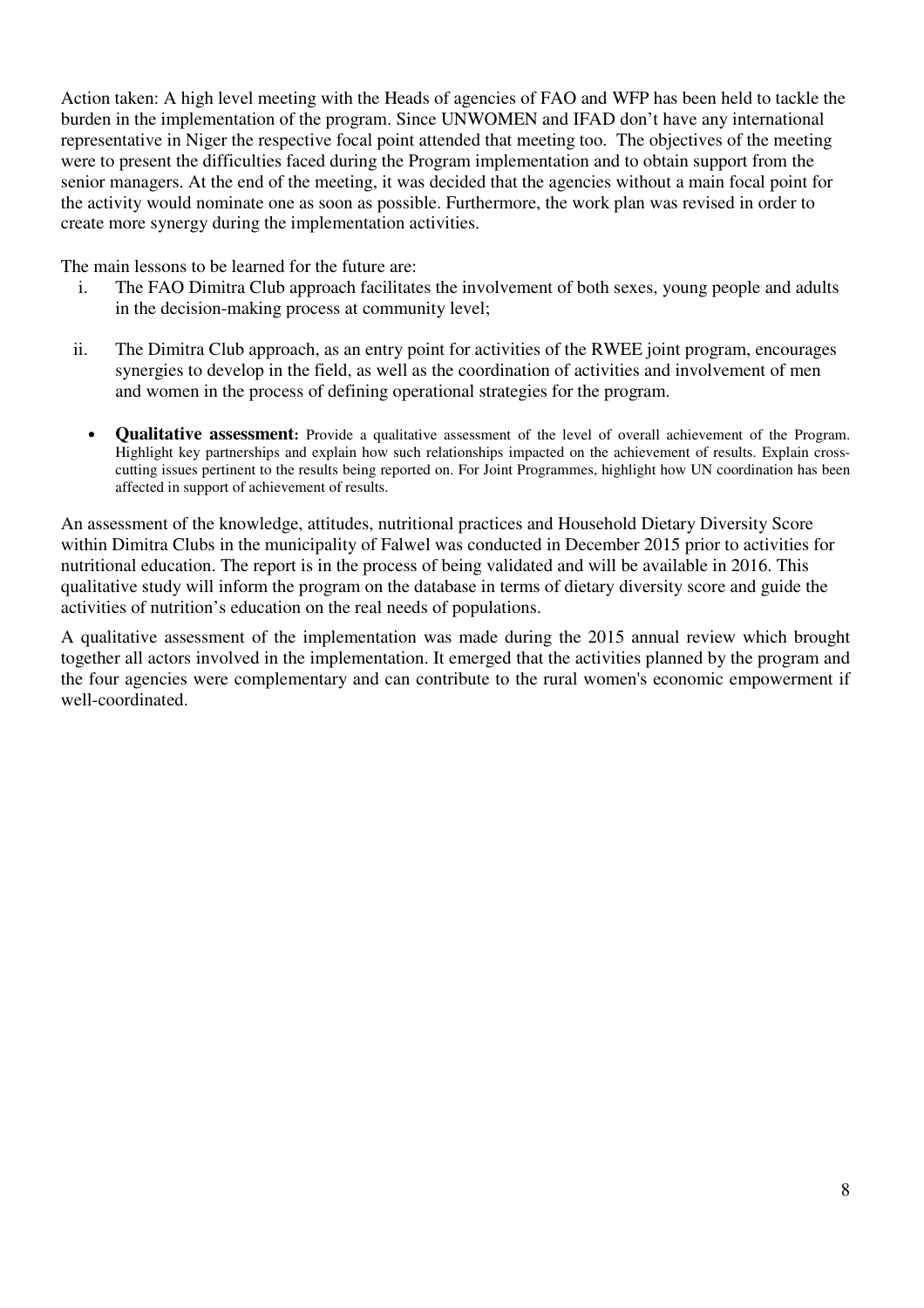**ii) Indicator Based Performance Assessment:**

|                                                                                                                                                | <b>Achieved Indicator Targets</b> | <b>Reasons for Variance with</b>                                                             | <b>Source of Verification</b> |
|------------------------------------------------------------------------------------------------------------------------------------------------|-----------------------------------|----------------------------------------------------------------------------------------------|-------------------------------|
|                                                                                                                                                |                                   | <b>Planned Target (if any)</b>                                                               |                               |
| Outcome 1 Improved food and nutrition security                                                                                                 |                                   |                                                                                              |                               |
| <b>Indicator:</b>                                                                                                                              |                                   | For all indicators targets will be specified with the results of the baseline survey in 2016 |                               |
| Increase the agricultural production of the farmers                                                                                            |                                   |                                                                                              |                               |
| improved nutrition within the family                                                                                                           |                                   |                                                                                              |                               |
| <b>Baseline:</b>                                                                                                                               |                                   |                                                                                              |                               |
| <b>Planned Target:</b>                                                                                                                         |                                   |                                                                                              |                               |
|                                                                                                                                                |                                   |                                                                                              |                               |
| Output 1.1 Rural women have increased access to and control over resources, assets and services critical for their food and nutrition security |                                   |                                                                                              |                               |
| <i>Indicator 1.1.1.</i> Number of women who have access to                                                                                     | 80 women                          |                                                                                              | FAO DIMITRA report            |
| information and participatory communication                                                                                                    |                                   |                                                                                              |                               |
| <b>Baseline:</b>                                                                                                                               |                                   |                                                                                              |                               |
| <b>Planned Target:</b>                                                                                                                         |                                   |                                                                                              |                               |
| Indicator 1.1.2 Number of women who adopt improved                                                                                             |                                   |                                                                                              |                               |
| nutrition practices                                                                                                                            |                                   |                                                                                              |                               |
|                                                                                                                                                |                                   |                                                                                              |                               |
| <b>Baseline:</b>                                                                                                                               |                                   |                                                                                              |                               |
| <b>Planned Target:</b>                                                                                                                         |                                   |                                                                                              |                               |
|                                                                                                                                                |                                   |                                                                                              |                               |
| Indicator 1.1.3 Number of women who adopt improved                                                                                             |                                   |                                                                                              |                               |
| agricultural techniques<br><b>Baseline:</b>                                                                                                    |                                   |                                                                                              |                               |
| <b>Planned Target:</b>                                                                                                                         |                                   |                                                                                              |                               |
|                                                                                                                                                |                                   |                                                                                              |                               |
| Indicator 1.1.4 Number of women who have access to                                                                                             |                                   |                                                                                              |                               |
| integrated service <b>Baseline</b> :                                                                                                           |                                   |                                                                                              |                               |
| <b>Planned Target:</b>                                                                                                                         |                                   |                                                                                              |                               |
| <i>Indicator 1.15</i> Number of organizations of producers male and                                                                            | 56 OP (16 of Falwel 40 and of     | Activities aren't jet started in the                                                         | Training report (FAO-         |
| producers female who are reinforced                                                                                                            | Djirataoua municipalities)        | municipalities<br>next<br>two                                                                | Coop Equité)                  |
| Baseline: 0                                                                                                                                    |                                   | (Sokorbe<br>Guidan<br>and                                                                    |                               |
| Planned Target: all organizations of producers of target area of                                                                               |                                   |                                                                                              |                               |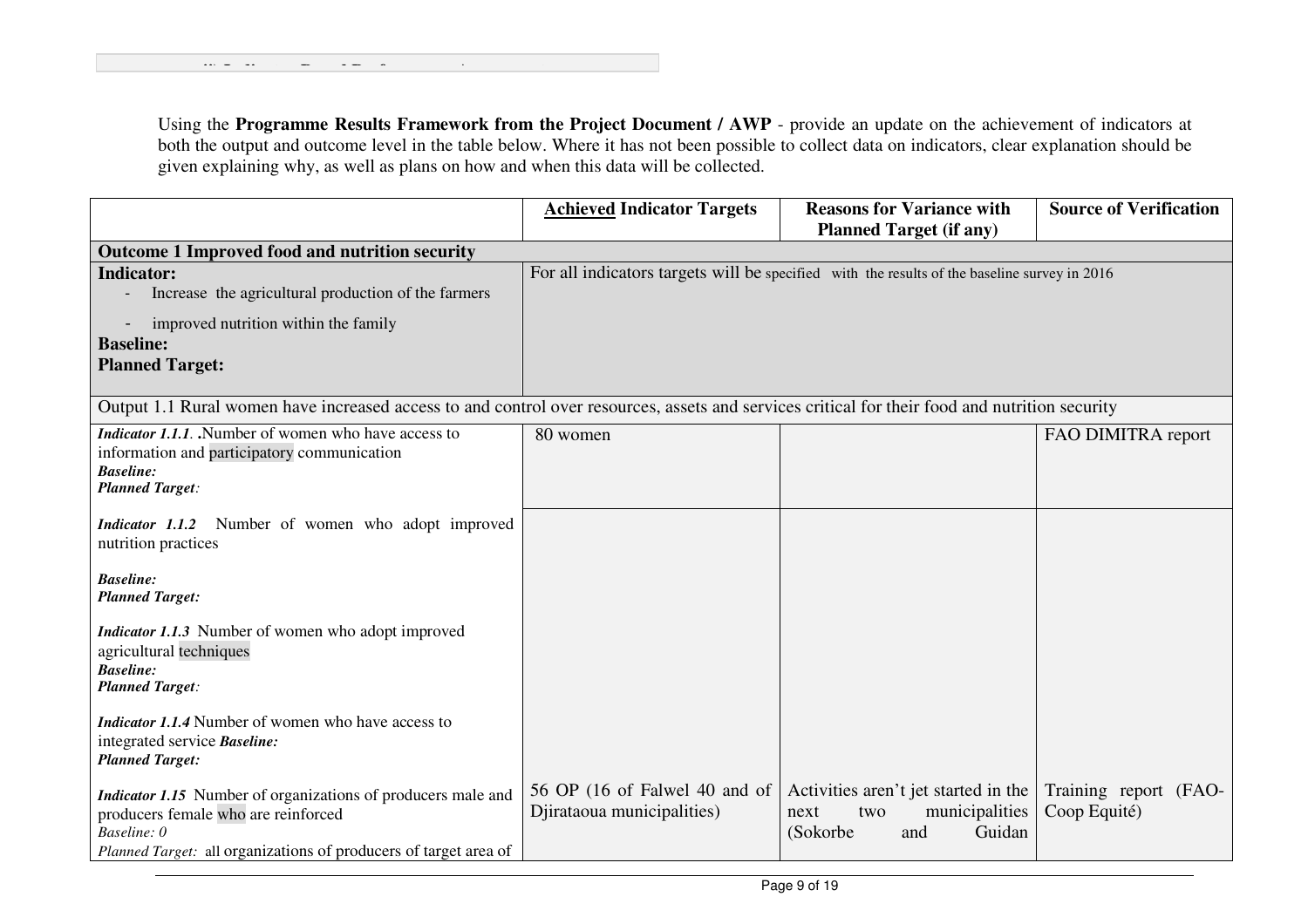| program                                                                                                                                                                                                                                |                                                          | Amoumoune) |            |
|----------------------------------------------------------------------------------------------------------------------------------------------------------------------------------------------------------------------------------------|----------------------------------------------------------|------------|------------|
| Output 1.2 Rural women have greater capacity to enhance and control local food security reserves and their production                                                                                                                  |                                                          |            |            |
| <i>Indicator 1.2.1.</i> Number of women with access to innovative<br>technologies<br><b>Baseline:</b><br><b>Planned Target:</b>                                                                                                        |                                                          |            |            |
| <i>Indicator 1.2.2.</i> Number of women with access to land<br><b>Baseline:</b><br><b>Planned Target:</b>                                                                                                                              |                                                          |            |            |
| <i>Indicator 1.2.3.</i> Number of women having increased their<br>agricultural technical capabilities<br><b>Baseline:</b><br><b>Planned Target:</b>                                                                                    |                                                          |            |            |
| <i>Indicator 1.2.4.</i> Number of formal and informal women's<br>groups strengthened<br><b>Baseline:</b> 0<br>Planned Target: At least all formal women's groups and<br>Groups of female DIMITRA clubs                                 |                                                          |            |            |
| Outcome 2 Rural women have increased income to secure their livelihoods.                                                                                                                                                               |                                                          |            |            |
| <i>Indicator:</i> - Income generated by<br>rural women's<br>cooperatives from their sales to WFP and other<br>markets<br>Evidence of better quality of life and status or rural<br>women<br><b>Baseline:</b><br><b>Planned Target:</b> |                                                          |            |            |
| Output 2.1 Rural women have enhanced entrepreneurship skills and value chains to access markets for their products                                                                                                                     |                                                          |            |            |
| Indicator 2.1.1. number of OP female or mixed (with women<br>in decision-making positions) who participate in the<br>purchasing programs in the service of the progress of WFP<br>(P4P)<br><b>Baseline:</b><br><b>Planned Target:</b>  | 14 women's groups of Falwel<br>municipality (1692 women) |            | WFP report |
|                                                                                                                                                                                                                                        |                                                          |            |            |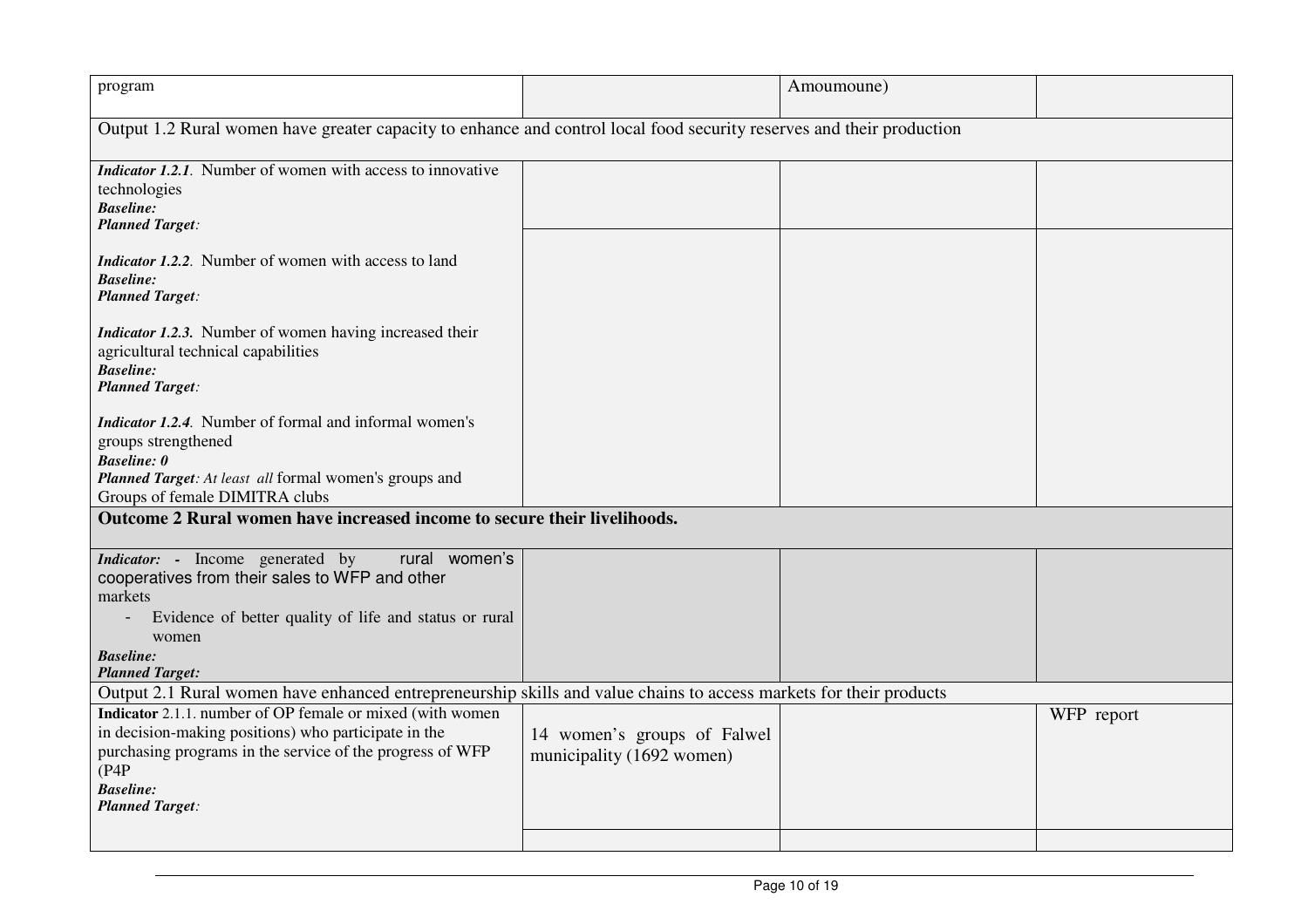| <i>Indicator 2.1.2:</i> number of women of formal and informal<br>groups/OP who received training on entrepreneurship and<br>improvement of agricultural techniques<br><b>Baseline:</b><br><b>Planned Target:</b><br>Output 2.2 Rural women have increased access to decent wage employment opportunities                                                                                                                                         |                                                                                                                                                                                                          |                  |                                                                |
|---------------------------------------------------------------------------------------------------------------------------------------------------------------------------------------------------------------------------------------------------------------------------------------------------------------------------------------------------------------------------------------------------------------------------------------------------|----------------------------------------------------------------------------------------------------------------------------------------------------------------------------------------------------------|------------------|----------------------------------------------------------------|
| <i>Indicator 2.2.1.</i> number of women members of formal and<br>informal groups who received training in gender, participatory<br>communication, good governance and leadership<br><b>Baseline:</b> 0<br><b>Planned Target:</b>                                                                                                                                                                                                                  | 80<br>of<br>women<br>two<br>municipalities of Falwel<br>and<br>Djirataoua                                                                                                                                |                  | FAO DIMITRA report                                             |
| <i>Indicator 2.2.2.</i> evidence of informal groups of women who<br>become formal<br><b>Baseline: 0</b><br><b>Planned Target:</b><br><i>Indicator 2.2.3.</i> evidence of alleviation of the burden of rural<br>women's work<br><b>Baseline:</b><br><b>Planned Target:</b><br><i>Indicator 2.2.4.</i> Tangible evidence of improvement of access<br>and control of land (testimonies, stories, etc.)<br><b>Baseline:</b><br><b>Planned Target:</b> | 8 women's OP(219 women, no<br>men)<br>of<br>the<br>village<br>of<br>(Commune<br>Namaroua<br>de<br>Djirataoua)<br>start process<br>to<br>become formal<br>About 300 women are using the<br>grinding mills |                  | Training report (FAO-<br>Coop Equité)<br><b>UNWOMEN</b> report |
| Outcome 3: Rural women have enhanced leadership and participation in their communities and in rural institutions, and in shaping laws, policies<br>and programmes.                                                                                                                                                                                                                                                                                |                                                                                                                                                                                                          |                  |                                                                |
| Indicator: 3.1. Proportion of rural women elected in the<br>rural council<br><b>Baseline:</b><br><b>Planned Target:</b><br>Indicator: 3.2 Proportion of rural women who are<br>members of land committees<br><b>Baseline:</b>                                                                                                                                                                                                                     |                                                                                                                                                                                                          | Indicator 3.1. s |                                                                |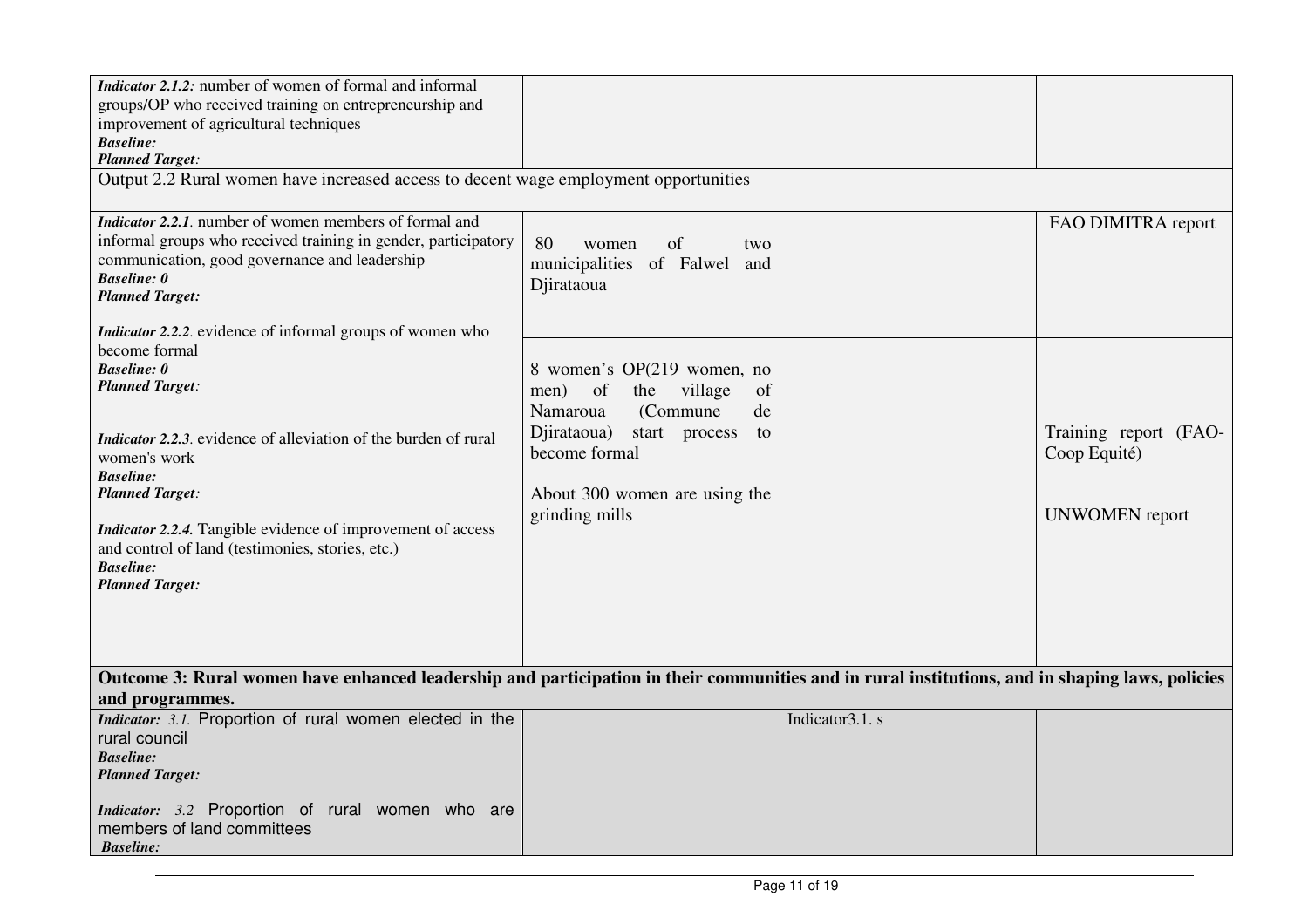| <b>Planned Target:</b><br><i>Indicator: 3.3.</i> Proportion of the OP and/or informal groups<br>headed by women<br><b>Baseline: 0</b><br><b>Planned Target:</b><br><i>Indicator:</i> 3.3. Evidence of an improvement in the decision-<br>making power of rural women within the household,<br>organizations and communities<br><b>Baseline: 0</b><br><b>Planned Target:</b> | 72,5% of the 40 OP in the<br>Djirataoua municipality | Field Mission report<br>(FAO-Coop Equité) |
|-----------------------------------------------------------------------------------------------------------------------------------------------------------------------------------------------------------------------------------------------------------------------------------------------------------------------------------------------------------------------------|------------------------------------------------------|-------------------------------------------|
| Output 3.1 Rural women, including young women have enhanced confidence and leadership skills to participate in local governance                                                                                                                                                                                                                                             |                                                      |                                           |
| Indicator 3.1.1. number of rural women who received training<br>in participatory communication and women's leadership<br><b>Baseline:</b><br><b>Planned Target:</b>                                                                                                                                                                                                         | 80                                                   | FAO DIMITRA report                        |
| <i>Indicator 3.1.2.</i> Evidence of rural women who have increased<br>their confidence and self-esteem (e.g. stories of women<br>elected to the rural councils and/or positions within the OP;<br>formal participation of women in village meetings, etc.)<br><b>Baseline:</b><br><b>Planned Target:</b>                                                                    |                                                      |                                           |
| Output 3.2: Rural women have greater organizational capacities to form, sustain and participate into POs, cooperatives and unions                                                                                                                                                                                                                                           |                                                      |                                           |
| <i>Indicator 3.2.1.</i> Number of rural women of the OP who<br>received training in gender, good governance and efficiency<br>of POS<br><b>Baseline:</b>                                                                                                                                                                                                                    | 11 women of 16 OP of Falwel<br>municipality          | Training report (FAO-<br>Coop Equité)     |
| <b>Planned Target:</b>                                                                                                                                                                                                                                                                                                                                                      |                                                      |                                           |
| Indicator 3.2.2. Tangible proof/evidence of rural women who<br>have increased their capacity to organize themselves and act<br>collectively at Community level<br><b>Baseline:</b><br>Planned Target:16 800women of the four municipalities                                                                                                                                 |                                                      |                                           |
| Indicator 3.2.3. Number of mixed OP who adopt a gender<br>strategy and/or measures to increase the participation of<br>women in leadership positions                                                                                                                                                                                                                        |                                                      |                                           |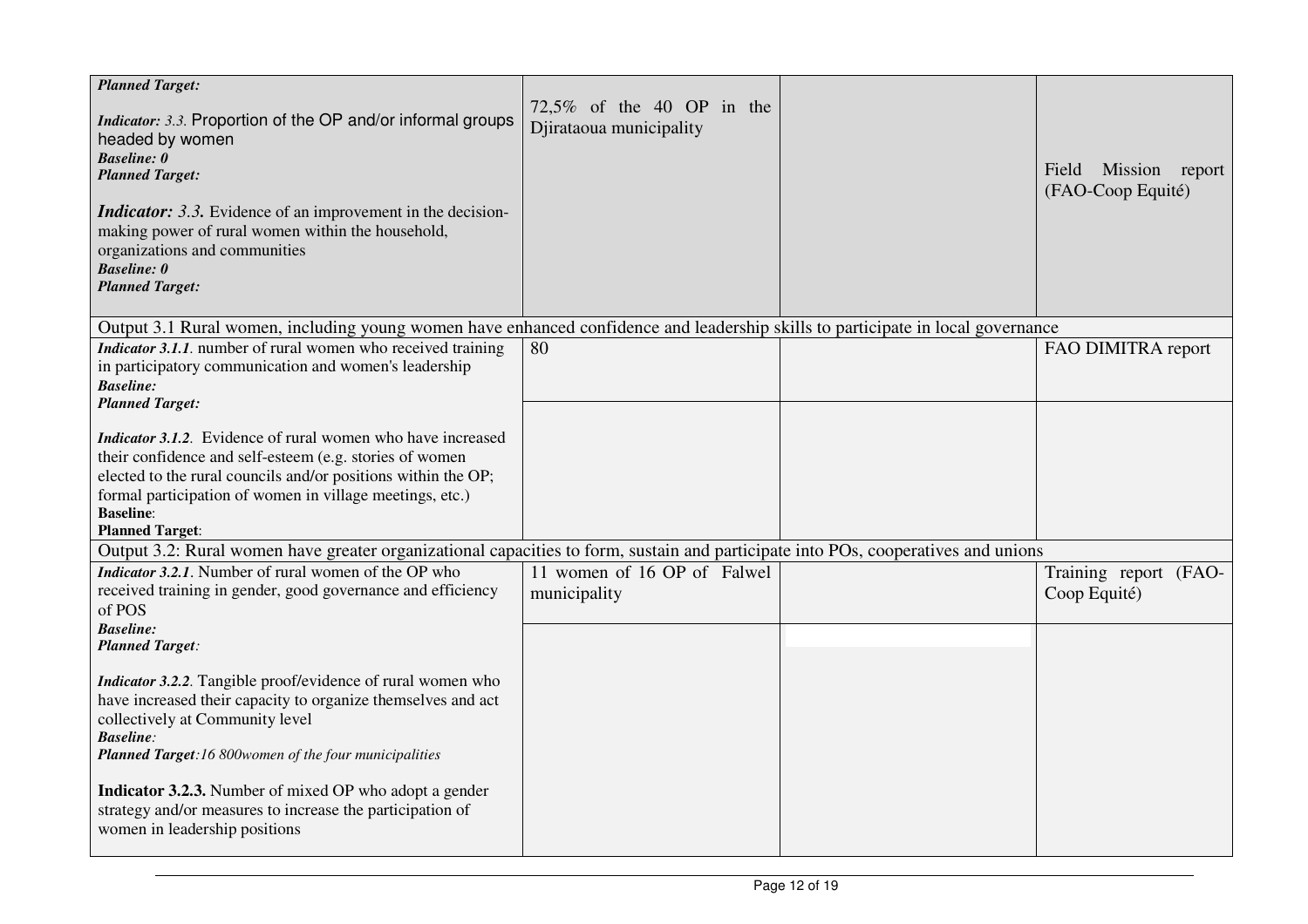| <b>Baseline:0</b>                                                                                                                                  |                         |                                                    |
|----------------------------------------------------------------------------------------------------------------------------------------------------|-------------------------|----------------------------------------------------|
| <b>Planned Target</b>                                                                                                                              |                         |                                                    |
|                                                                                                                                                    |                         |                                                    |
| Output 3.3: Rural women, including young women, have increased capacity to engage in and influence relevant policy forums at national and regional |                         |                                                    |
| levels<br>Indicator 3.3.1: The OP level apex having received training in                                                                           |                         |                                                    |
| gender and equity, represent the needs of women members                                                                                            |                         |                                                    |
| and men of the OP's base in decision-making                                                                                                        |                         |                                                    |
| <b>Baseline:</b>                                                                                                                                   |                         |                                                    |
| <b>Planned Target:</b>                                                                                                                             |                         |                                                    |
| Indicator 3.3.2. testimony /evidence/proof of rural women                                                                                          |                         |                                                    |
| who raise their voices at the decision-making level                                                                                                |                         |                                                    |
| <b>Baseline:</b>                                                                                                                                   |                         |                                                    |
| <b>Planned Target:</b>                                                                                                                             |                         |                                                    |
| <i>Indicator 3.3.3.</i> the customary authorities require more formal                                                                              |                         |                                                    |
| participation of women in village meetings in traditionally                                                                                        |                         |                                                    |
| roles only to men<br><b>Baseline:</b>                                                                                                              |                         |                                                    |
| <b>Planned Target</b>                                                                                                                              |                         |                                                    |
|                                                                                                                                                    |                         |                                                    |
| <i>Indicator 3.3.4.</i> Evidence / proof reduction of rural women                                                                                  |                         |                                                    |
| isolation<br><b>Baseline:</b>                                                                                                                      |                         |                                                    |
| <b>Planned Target</b>                                                                                                                              |                         |                                                    |
| Output 3.4: Rural women, including young women have enhanced awareness on their rights in a more supportive community/local environment.           |                         |                                                    |
|                                                                                                                                                    | 900 women and 300 girls | FAO DIMITRA report                                 |
| 3.4.1 Number of women participating in the<br><i>Indicator</i><br>approach of the Clubs Dimitra                                                    |                         | Field Missions report                              |
|                                                                                                                                                    |                         |                                                    |
| <b>Baseline:</b>                                                                                                                                   |                         | FAO DIMITRA report<br><b>Field Missions report</b> |
| <b>Planned Target:</b>                                                                                                                             |                         |                                                    |
| <i>Indicator 3.4.2.</i> the number of villages/communities that                                                                                    |                         |                                                    |
| adopted the approach of the Clubs Dimitra                                                                                                          | 10                      |                                                    |
| <b>Baseline:</b>                                                                                                                                   |                         |                                                    |
| <b>Planned Target:</b><br>Outcome 4: A more gender responsive policy environment is secured for the economic empowerment of rural women            |                         |                                                    |
| Indicator: increase of donors interested in funding the                                                                                            |                         |                                                    |
| program in Niger                                                                                                                                   |                         |                                                    |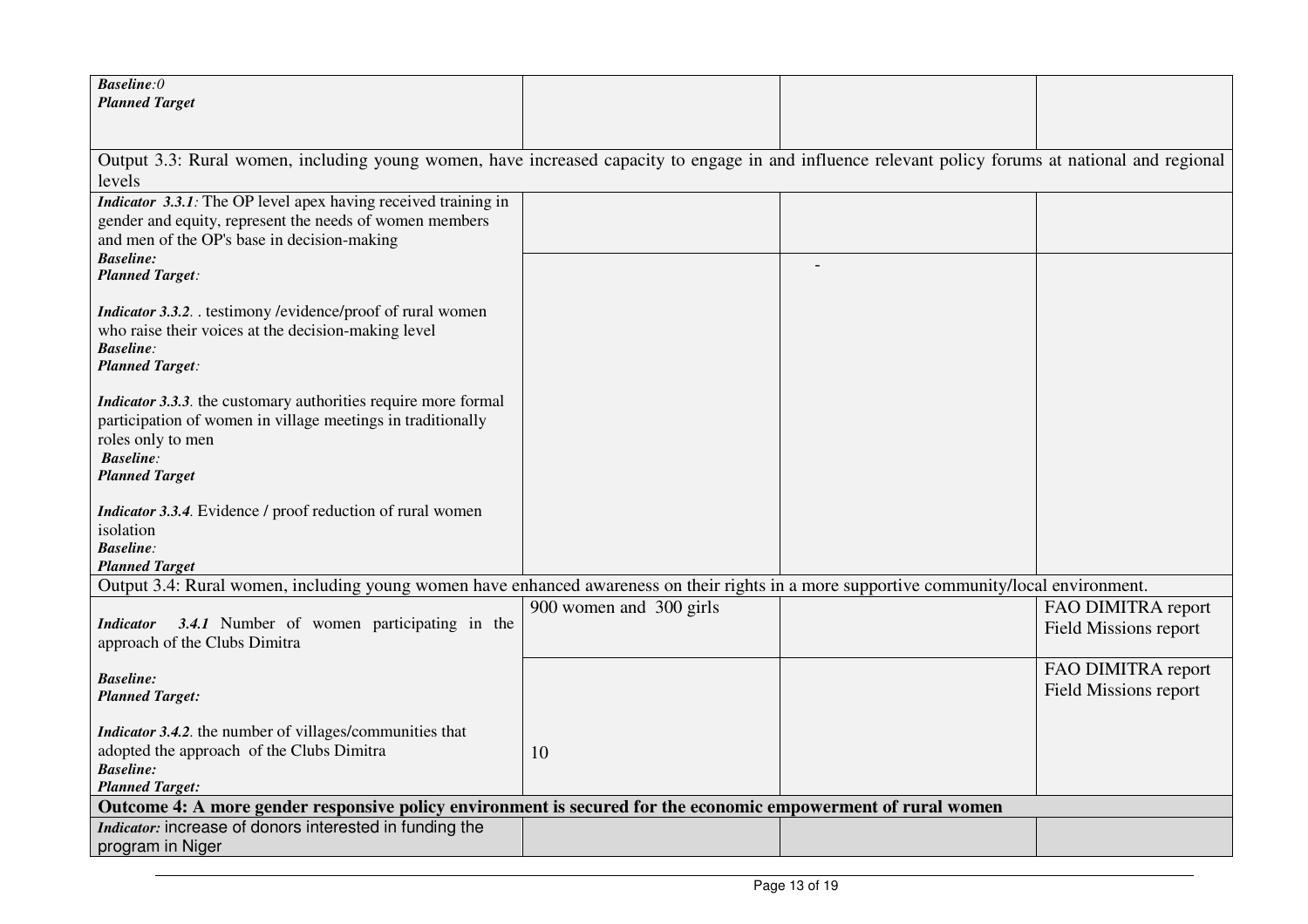| <b>Baseline:</b><br><b>Planned Target:</b>                                                                                                                 |                          |  |
|------------------------------------------------------------------------------------------------------------------------------------------------------------|--------------------------|--|
|                                                                                                                                                            |                          |  |
| Indicator: recognition at different levels (laws, programs,                                                                                                |                          |  |
| strategies, platforms for dialogue) of the role of the                                                                                                     |                          |  |
| women in agricultural development                                                                                                                          |                          |  |
| <b>Baseline:</b><br><b>Planned Target:</b>                                                                                                                 |                          |  |
| Output 4.1: Policy makers and parliamentarians have enhanced capacities to effectively mainstream gender into land, food, agriculture, nutrition and rural |                          |  |
| employment policies, laws and budgets.                                                                                                                     |                          |  |
| Indicator 4.1.1. Measure in which national policies and laws                                                                                               |                          |  |
| (land, food, nutrition, agriculture) have provisions for gender                                                                                            |                          |  |
| equality and the empowerment of women                                                                                                                      |                          |  |
|                                                                                                                                                            | $\overline{\phantom{0}}$ |  |
| <b>Baseline:</b>                                                                                                                                           |                          |  |
| <b>Planned Target:</b>                                                                                                                                     |                          |  |
| <i>Indicator 4.1.2:</i> Measure in which the OP participate as active                                                                                      |                          |  |
| players in platforms for dialogues with the local and regional                                                                                             |                          |  |
| authorities for agricultural development including equity and                                                                                              |                          |  |
| gender                                                                                                                                                     |                          |  |
| <b>Baseline:</b>                                                                                                                                           |                          |  |
| <b>Planned Target:</b>                                                                                                                                     |                          |  |
| Output 4.2: Greater availability of tools and data to track progress in the economic empowerment of rural women                                            |                          |  |
| <i>Indicator 4.2.1.</i> the empowerment of women in Agriculture<br>(Women's Empowerment in Agriculture Index)                                              |                          |  |
| Index)                                                                                                                                                     |                          |  |
| <b>Baseline:</b>                                                                                                                                           |                          |  |
| <b>Planned Target:</b>                                                                                                                                     |                          |  |
|                                                                                                                                                            |                          |  |
| <b>Indicator 4.2.2.</b><br><b>Baseline:</b>                                                                                                                |                          |  |
| <b>Planned Target:</b>                                                                                                                                     |                          |  |
| Output 4.3: An enabling environment is promoted to reflect rural women's priorities in regional policy processes.                                          |                          |  |
| Indicator 4.3.1. Number of mechanisms of regional rural                                                                                                    |                          |  |
| development dialogues involving groups and rural women OP                                                                                                  |                          |  |
| <b>Baseline:</b>                                                                                                                                           |                          |  |
| <b>Planned Target:</b>                                                                                                                                     |                          |  |
| <b>Indicator 4.3.2</b>                                                                                                                                     |                          |  |
| <b>Baseline:</b>                                                                                                                                           |                          |  |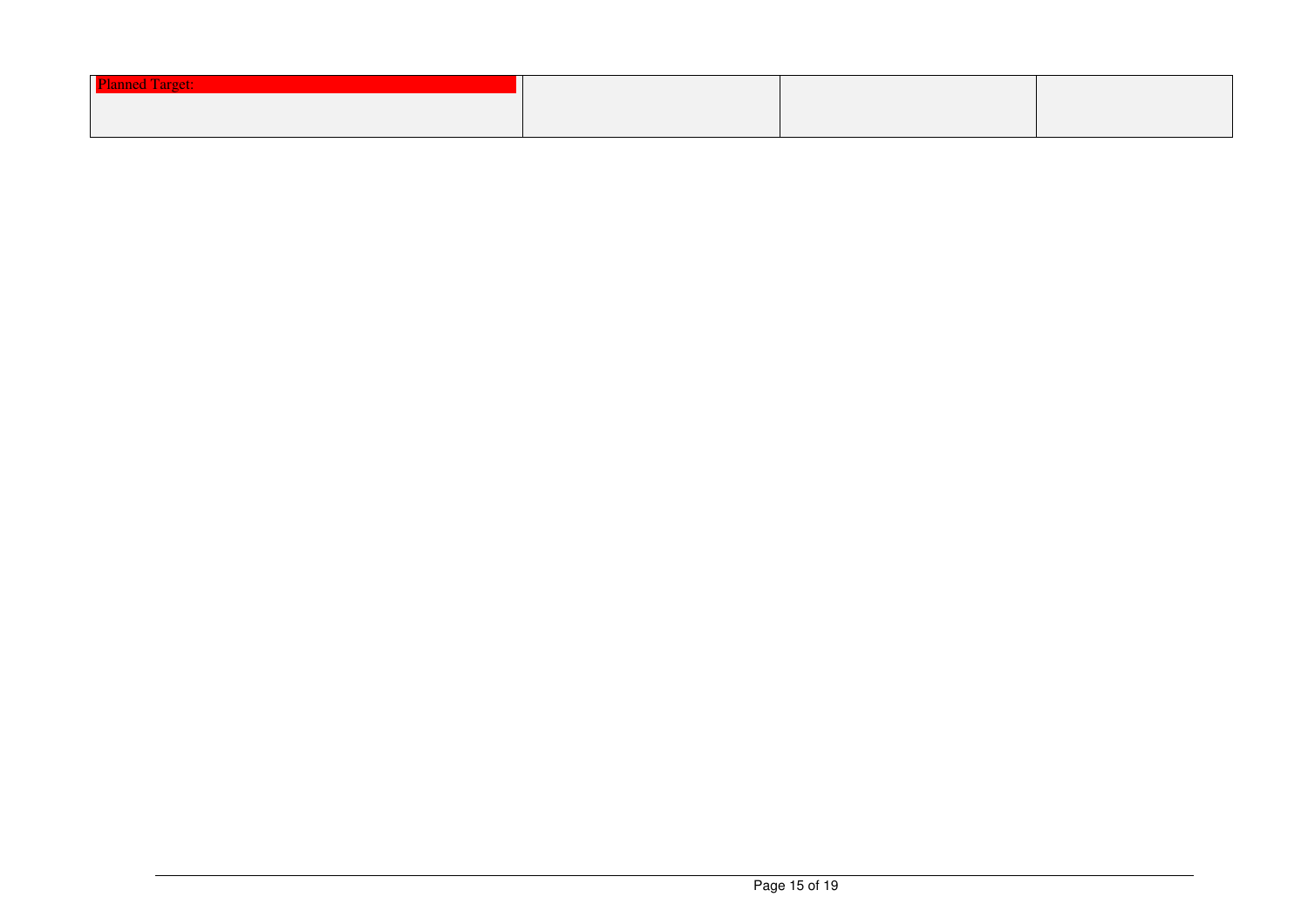#### **iii) A Specific Story**



**Women in the Tajae Fulani**

**Multifunctional platforms reduce women's work burden. Problem / Challenge faced** Similar to many developing countries; the burden of time allocated to unpaid care work weighs heavily on rural women in Niger. Most of the reproductive activities are carried out by women and girls and to a lesser extent by men and boys. Women and girls also play a major role in productive and community management activities. The gender roles analysis shows that women still bear the brunt of the household chores such as fetching of fuel wood and water, food acquisition and preparation, childcare and taking care of the ill. This division of

labor is perpetuated through generation. Some gender experts even opine that this traditional division leads to the growing poverty of rural women, their increased poor health and malnutrition and their lack of political participation and leadership in their communities.

#### **Program Interventions**



In the context of the UN Joint Program on Rural Women's Economic Empowerment implemented in Niger, tree multi-functional platforms were installed in tree villages of the Dosso's region. This initiative is accompanied by sensitization activities targeting women and men on their rights and roles in the development of their communities; the creation of functional adult literacy classes for women and young girls (who for one reason or the other

dropped out of school) and sometimes men as well as the creation of management committees and entrepreneurial training for the members of the managing committees.

#### **Results obtained Sensitization of community in Dey Tegui**

A number of positive impacts have been noticed in villages where the processing units are operational. Women reported that, using the grinding the grinding mills and threshing machines have helped them gain  $\mathbb{R}$  significant time, which they in turn invest in improving childcare, learning new trades, new trades, diversifying their economic activities and improving their **personal** and and



family hygiene. Even men testified that the uses of new technologies have fostered families to have healthier eating habits as the meals are ready earlier than in the village of Detagui Yamba, women who could not financially afford to pay for their grinding or threshing were allowed to pay with their millet or other cereals. The cereals would then be sold by the women operating the units to ensure sustainability. **Training of women in operating the**

Moreover, running the equipment as a community has brought solidarity amongst the different social groups in the villages. Due to the economic and social development ignited by the multipurpose units in several communities, men especially traditional and religious leaders have a positive perception of Women as they believe that development is coming to their villages because of women.

#### **Lessons Learned:**

1) Men can become allies to women if they had a better comprehension that empowering women does not aim at challenging men but is an important element of sustainable development.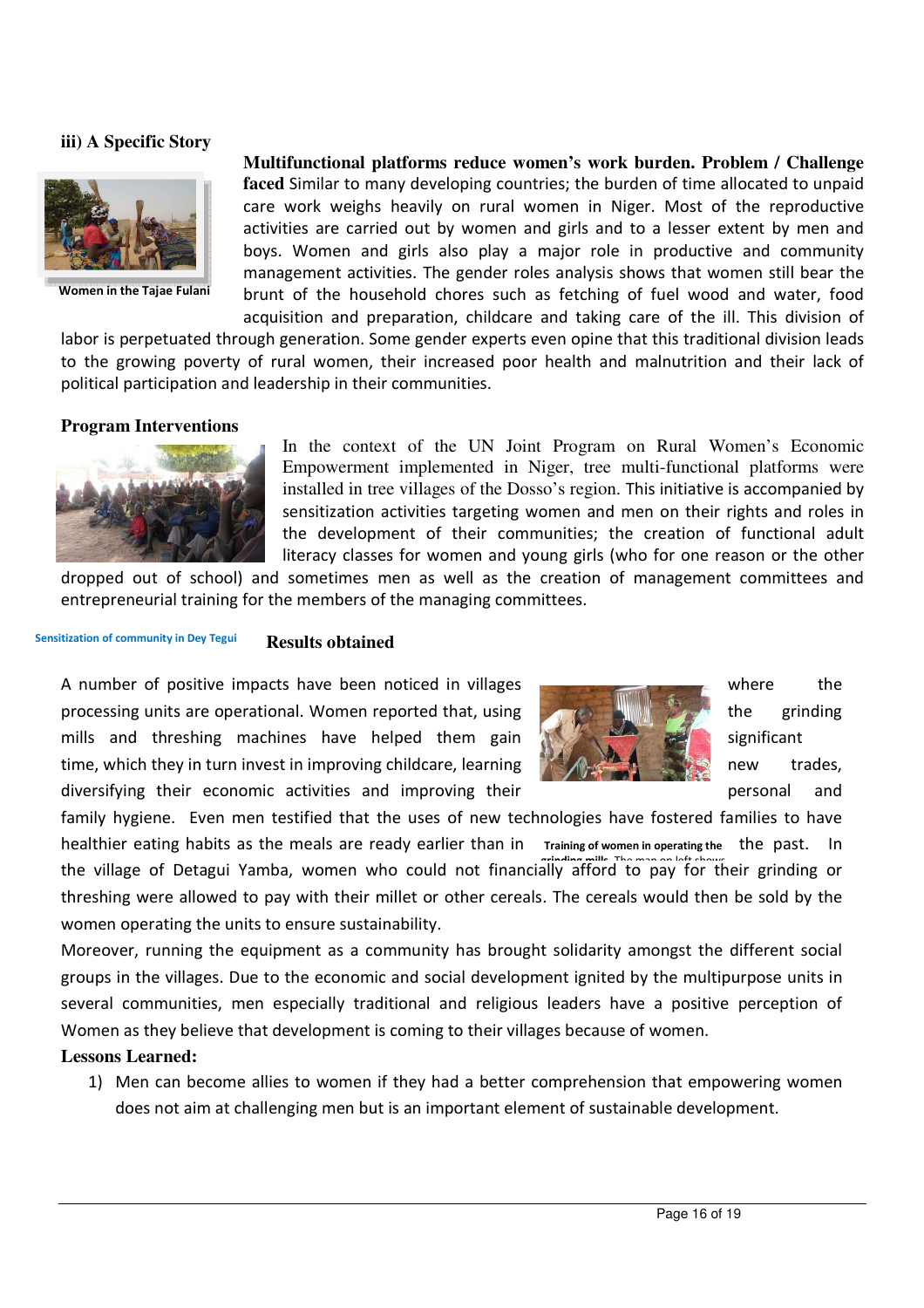2) Releasing women from the drudgery of unpaid care work and increased time gains has a multiplier effect that can be visible on child care, good relationships and increased participation in the productive and community management activities.

# **Perspectives**

While appreciating UN's commitment, the women pointed out that the processing units could be even more beneficial if they were coupled with simple technologies aiming at reducing the time and burden involved in fetching water, fuel and wood. So this year, the program will seek to provide simple technologies to reduce time spent in collecting water and fuelwood as well as reducing time to transport farm produce from farm to market..

# **III. Other Assessments or Evaluations (if applicable)**

Report on any assessments, evaluations or studies undertaken. The process for the baseline study has been launched and the study began in January 2016. The WEIA will be used for this study and will provide initial data for the program.

A total of seven feasibility studies were carried out in the 7 villages before the grinding mills and threshers were installed. After these studies, restitutions sessions were organized with the support of the municipal councils to present the finding and recommendations to the population

# **IV. Programmatic Revisions (if applicable)**

# • **Indicate any major adjustments in strategies, targets or key outcomes and outputs that took place**.

Meetings of the Technical Committee are opportunities for exchange and operational decision-making for the joint program. At the Technical Committee meetings held on 25 February 2015, the team opted for implementation based on the availability of financial resources.

- The team reached a consensus that activities would start in a municipality in the region of Dosso, rather than in a municipality in Dosso and another in Maradi as originally planned. This was due to limited financial resources available, which would not be sufficient to allow work to proceed in two regions at the same time. The meeting also proposed selection criteria for identifying the 5 villages with which to begin. Given that the entry point for the project activities are the Dimitra Clubs, setting up these clubs was the first activity to be implemented.
- The baseline study was initially scheduled for May 2015. However, the process of recruiting a service provider, as well as the identification of the analysis tools to be used took longer than expected. The study is expected to begin in January 2016.
- The installation of multifunctional platforms, initially planned for June 2015, was also delayed until the end of that year. The process of recruiting a service provider proved difficult to complete, due to the fact that UN Women only has one focal point in Niger, with no administrative support.
- The literacy training: literacy training was not initially planned, but was included in the project document to respond to a specific request of women beneficiaries during the lessons learned workshop held in Dosso, it will begin in 2016.
- An inquiry is under way to identify how to obtain the maximum possible benefit from the multifunctional platforms, with a view to facilitating water extraction for women.

As requested at international level, Niger has developed a program document based on its concept note and lessons learned in 2015. This document has been approved by the national steering committee and is awaiting validation at a meeting of the JP RWEE International Steering Committee. .

# **V. Coordination mechanisms**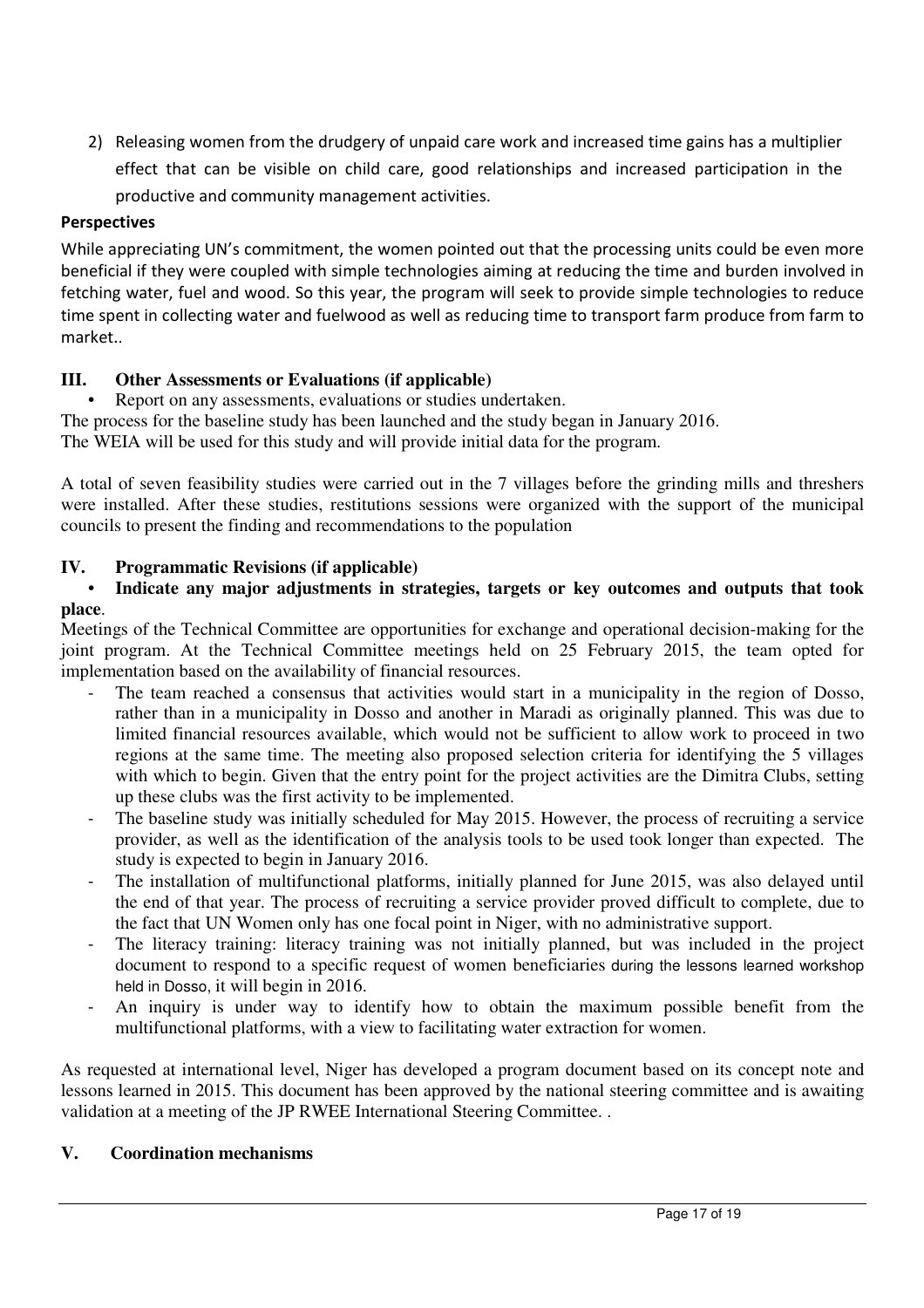• *Please indicate which coordination mechanisms (National Steering Committee, National Project Guidance, and National Coordinator) have been established in your country to ensure smooth implementation of the JP RWEE and to build synergies*.

In order to ensure coordination for the program and its strategic focus, two committees have been set up: a Technical Committee and a National Steering Committee.

**Technical Committee** is composed of technical experts from the four agencies of the United Nations (FAO, IFAD, WFP, UNWOMEN) of ministries of Agriculture, livestock ; Representative of the Direction of empowering economic of the rural women of the Ministry of Population, the advancement of women and the Protection of the child. Its work is to:

- develop the planning of activities and budget of the Joint Program;
- Ensure the regular monitoring of the activities of the Joint Program and recommendations for stakeholders in the field;

**National Steering Committee** is composed of: 1 President (e) Secretary General of the Ministry of

Agriculture;

- 1st Vice President (e): Secretary General Assistant of the Ministry of Population, the advancement of women and the Protection of the child;
- 2nd Vice-President: Secretary General of OHCHR to the 3N Initiative.
- A representative of FAO;
- A representative of IFAD;
- A representative of WFP;
- A representative of UN women.
- 2 representatives rural women by municipality (8);
- Director/ice studies and planning of the Ministry of Agriculture;
- Director/ice of the economic empowerment of women of the Ministry of Population, the advancement

of women and the Protection of the child;

- Secretary General Assistant of governorate of Dosso;
- Deputy Secretary General of the governorate of Maradi

Its main role is to develop the planning of activities and budget of the Joint Program; ensure the regular monitoring of the activities of the Joint Program and recommendations for stakeholders in the field etc.

**A national coordinator** was also appointed on 19 February 2015 to coordinate program activities, facilitate the exchange of information and ensure greater synergy between stakeholders tasked with implementing the program. Regular meetings have been introduced with national staff of the four agencies, so as to support the decision-making process and regular attendance of focal points at Technical Committee meetings. In respect of 2015, we note the following:

**Technical Committee:** The Technical Committee held an important number of meetings as part of programming activities and the budget, sharing information and capitalization of good practices and/or to propose guidelines or recommendations aimed at improving implementation activities on the ground.